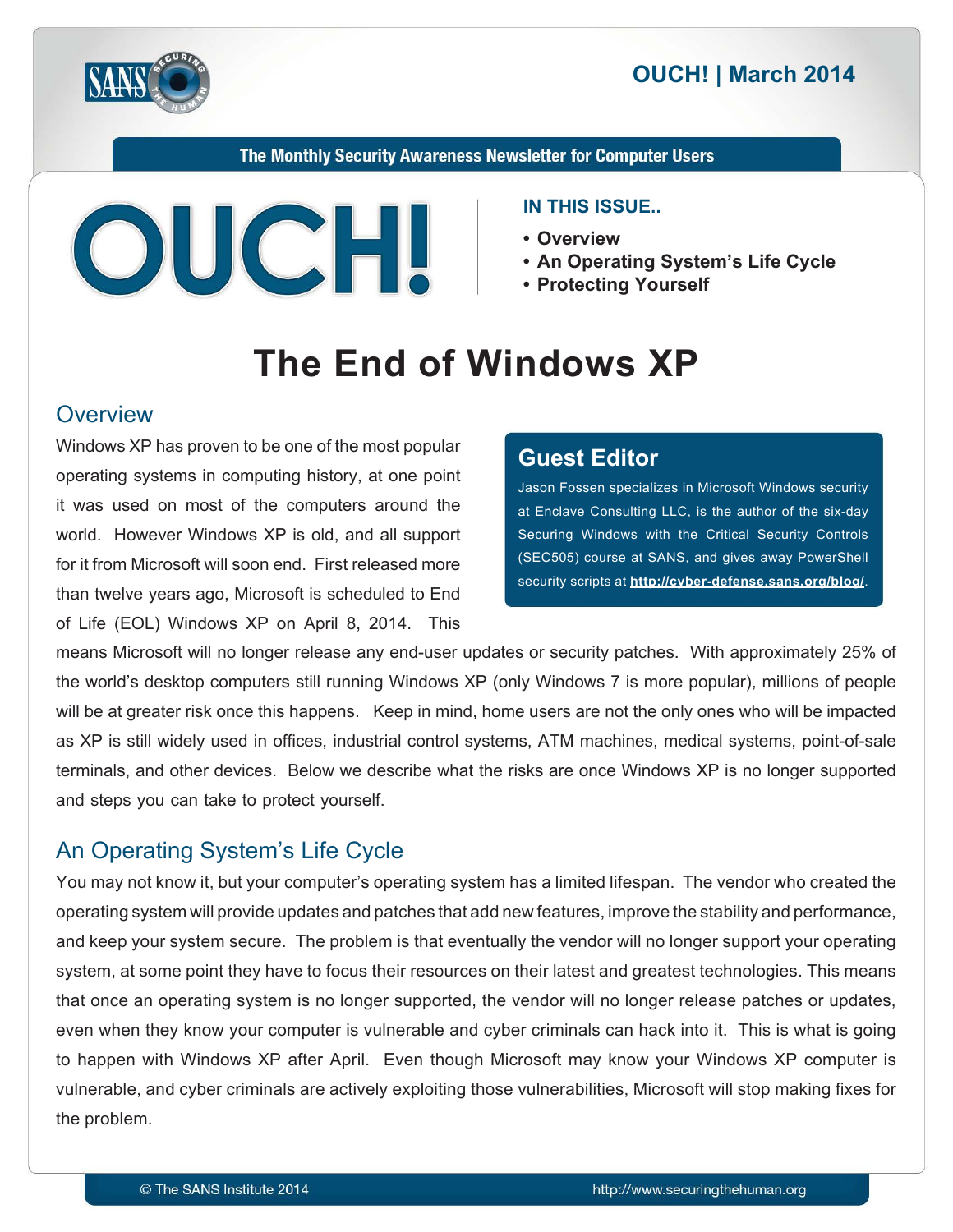# **2014 | OUCH! | March 2014**



#### **The End of Windows XP**

## **Protecting Yourself**

To protect yourself you need to use an operating system that is actively supported. If you can afford it we highly recommend you purchase a new computer. Many computers running Windows XP cannot support today's newer operating systems. If you cannot afford a new computer then at least upgrade the operating system. For organizations, the transition may be less disruptive by migrating to Windows 7 instead of Windows 8 as the graphical interface in Windows 7 is similar to Windows  $XP.$  However, Windows 8 is more secure than previous versions due to significant software enhancements. In addition, there are other vendor's operating systems you can consider, such as Apple's Mac OS X. Either way, now is the time to change, you do not have much time to wait. If you simply cannot change from Windows XP before April, consider these steps.



- Use your Windows XP computer only for the functionality or the applications you absolutely have to. For example, perhaps you or your organization is running an old program that only runs on XP and this is the reason you cannot upgrade. If that is the case, then do not use that computer for any other purposes, such as email or browsing the Internet.
- If you must use your Windows XP computer for browsing, stop using Internet Explorer and switch to another browser, such as Mozilla Firefox, Google Chrome, or Opera. Be sure you always keep that browser current and the vendor continues to support its use on Windows XP.
- Stop using any other built-in applications in Windows XP which open files from the Internet, such as Windows Media Player. Instead use separate applications from other vendors that are actively updated and keep them current.
- Consider using a network security service such as the free OpenDNS. Services like these protect your systems from visiting known, malicious websites. In addition, some services can detect if your computer attempts to connect to known Botnet Command and Control servers, an indicator that your system is infected.
- Make sure any security software you have installed, such as anti-virus, is still actively supported and maintained for Windows XP.